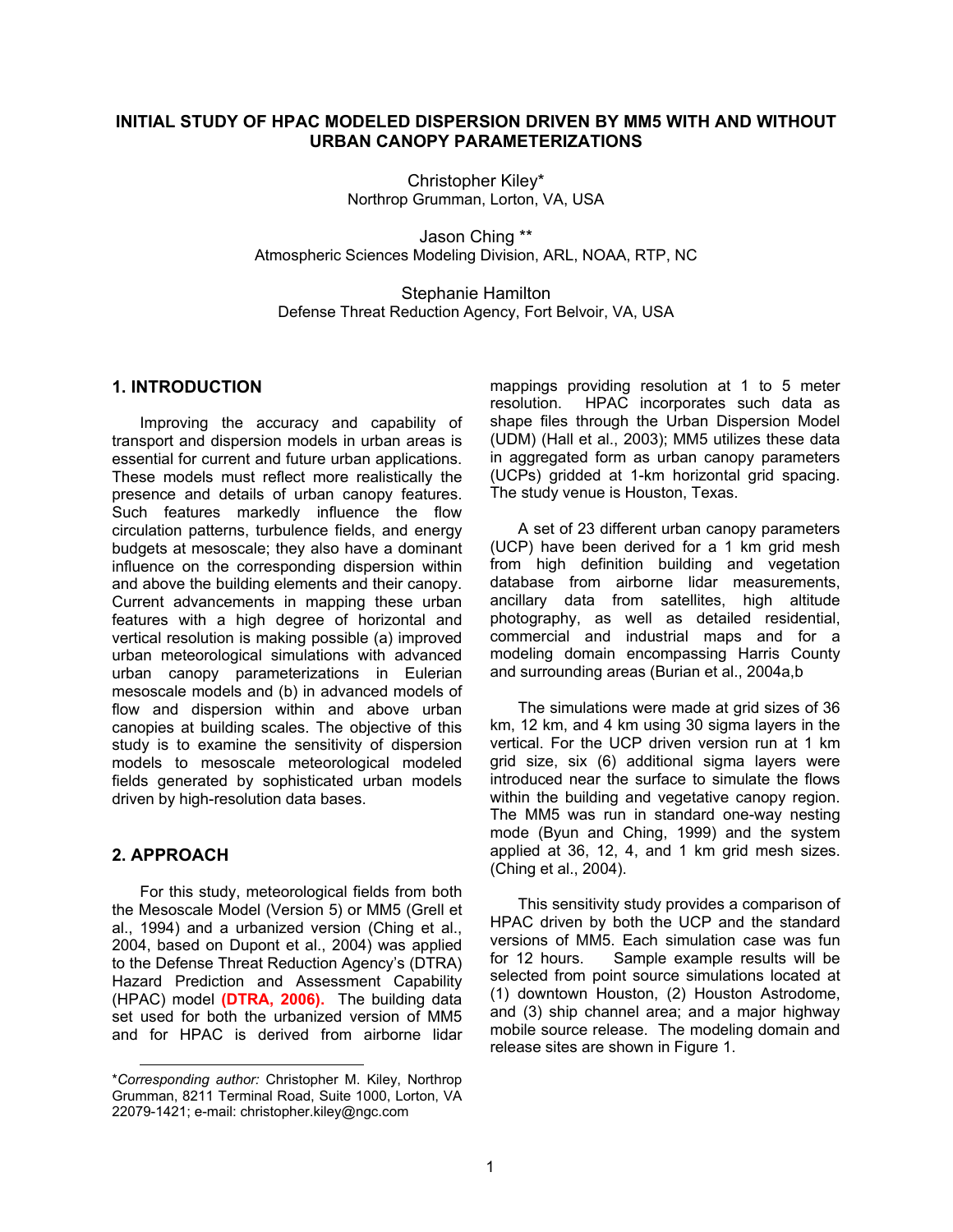

Fig. 1. Google Earth image of the three point source simulations (1) downtown Houston, (2) Houston Astrodome, and (3) ship channel area.

### **3. RESULTS**

Five simulations for the Houston Astrodome point source release are discussed. Each simulation involves a hypothetical instantaneous release of liquid chlorine. HPAC is driven by varying resolution of MM5 meteorological input and/or incorporates UDM. The effect of buildings on transport and dispersion is incorporated within HPAC runs by invoking UDM. All simulations are initialized on 29 August 2000 at 1200 UTC and ran for twelve hours. Plumes simulations by HPAC are constrained to the domain of the meteorological model.

Figure 2-6 show the modeling area; the bright green shaded area indicates the spatial domain of the building data set. The brown area indicates actual building locations. All five simulations generate a plume traveling tens of kilometers in a northeastward direction from the release site. The largest concentrations blanket much of the central business district, as indicated by the purple shaded region. It should be noted that the concentration levels have been removed from these figures. Thus, plumes will simply be compared and contrasted based on size, shape, and location.

An HPAC plume driven by 4 km standard MM5 meteorological input is shown in Figure 2 UDM was not invoked for this simulation. This simulation results in a plume traveling northeastward and expanding its horizontal extent over time.



Fig. 2. HPAC plume using 4-km grid resolution MM5 input. UDM was not invoked for this simulation.

The effects of running UDM within HPAC with the 4 km MM5 meteorological input are shown in Figure 3. UDM does not appear to significantly alter the size, shape, or location of the plume. Figures 2 and 3 look nearly identical. These similarities may be a result of relatively coarse resolution or the chlorine cloud lofting above the mean building height before reaching the central business district. Thus, UDM would have a minimal impact on the plume.



Fig. 3. HPAC simulations of plume incorporating UDM using 4-km grid resolution MM5 input.

The three 1 km simulations are each unique. The two cases run without UDM (Figures 4 and 6) show several similarities; however, differences in the plumes are evident. In particular, both plumes appear nearly identical for approximately the first 20 km and then diverge in their horizontal spread. For example, Figures 4 and 6 show the plume reaching to the I-45/I-610 interchange, while the other three simulations (Figure 2, 3, and 5) keep the plume further south and east. The non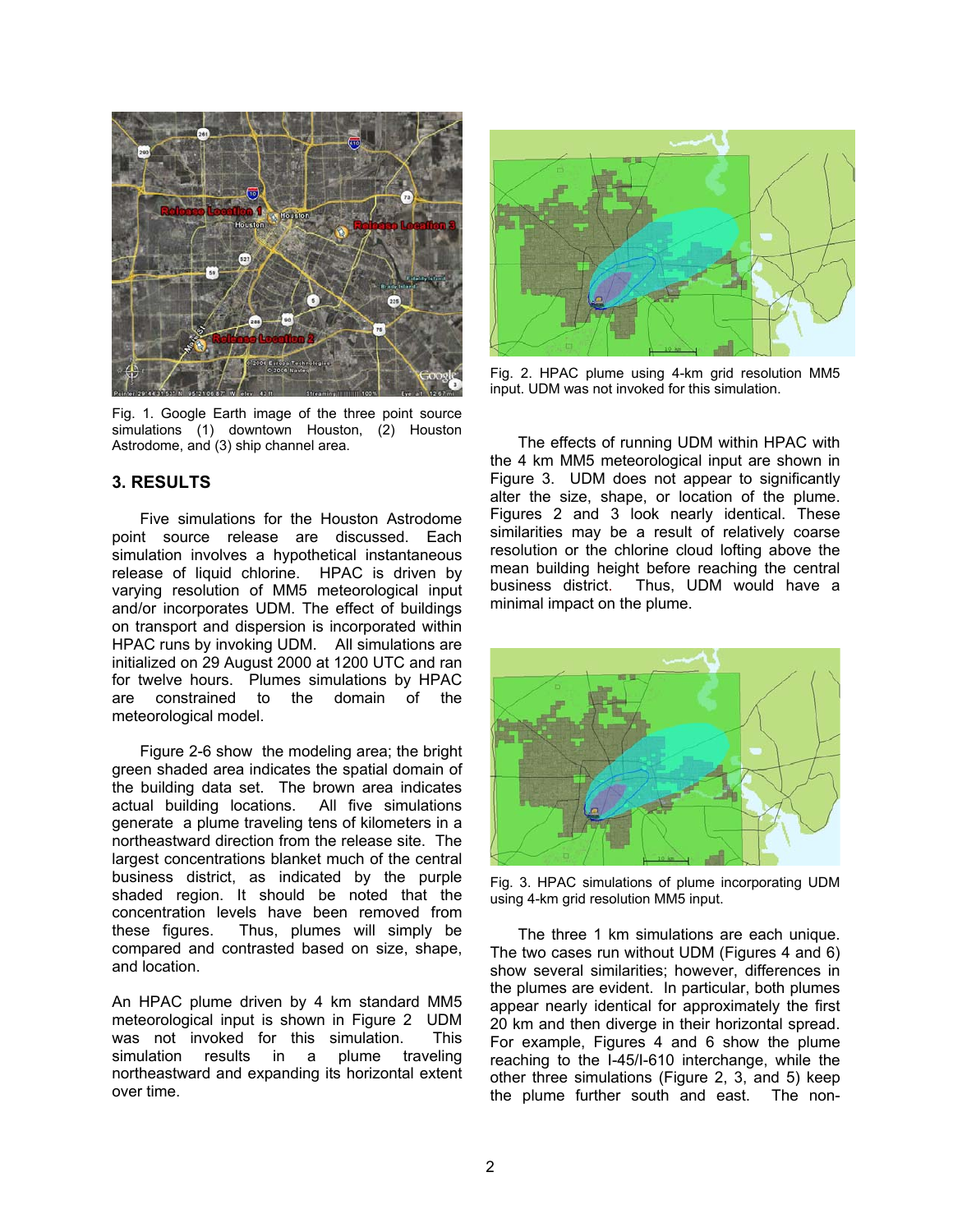urbanized 1 km HPAC run (Figure 4) shows a narrow plume towards the edge of the building data set domain, while the urbanized 1 km MM5 HPAC run shows a plume that remains fairly broad during the 12-hr simulation. In contrast, the 1 km HPAC run incorporating UDM (Figure 5) looks much like the HPAC simulations initialized with coarser 4 km MM5 meteorological fields. Figure 5 shows the plume widening as it moves away from the source which is different from the other two 1-km HPAC runs (Figure 4 and 6). This widening is believed to result from enhanced surface roughness associated with the building data set used by UDM.



**Fig. 4.** HPAC plume driven by 1 km resolution MM5 input.



Fig. 5. HPAC plume incorporating UDM driven by 1 km resolution MM5 input.



Fig. 6. HPAC simulation of plume driven by 1-km grid resolution urbanized MM5 input.

#### **4. SUMMARY**

Without actual observations a quantitative comparison is not possible. However, results of modeling urban dispersion in the Houston area using HPAC highlighted the sensitivity of dispersion models to the input data that drive them. Current advancements in mapping urban features such as improved urban meteorological data with advanced urban canopy parameterizations in mesoscale models and advanced models of flow and dispersion within and above urban canopies at building scales were examined.

Obtaining the data necessary to incorporate urban features within transport and dispersion calculations remains difficult. The National Urban morphological Database and web Access Portal Tool (NUDAPT) (Ching et al., 2006), is being designed to streamline this process. In particular, the core of this Portal is a public-facing website that allows users to view GIS data in an interactive map interface and then select layers for extraction and export into common generic formats for use in urban air quality models. The long-term vision for the site is a comprehensive portal for urban atmospheric modeling, providing for multi-tiered access to the latest tools and datasets, with search tools, discussion groups, and research results combined in an easy-to-use interface.

### **5. REFERENCES**

Ching, J.K. S., A. Hanna, D. Williams and S. Burian, 2006: National Urban Database and Access Portal Tool (NUDAPT): Facilitating advancements in urban meteorology and climate modeling with community-based urban databases,